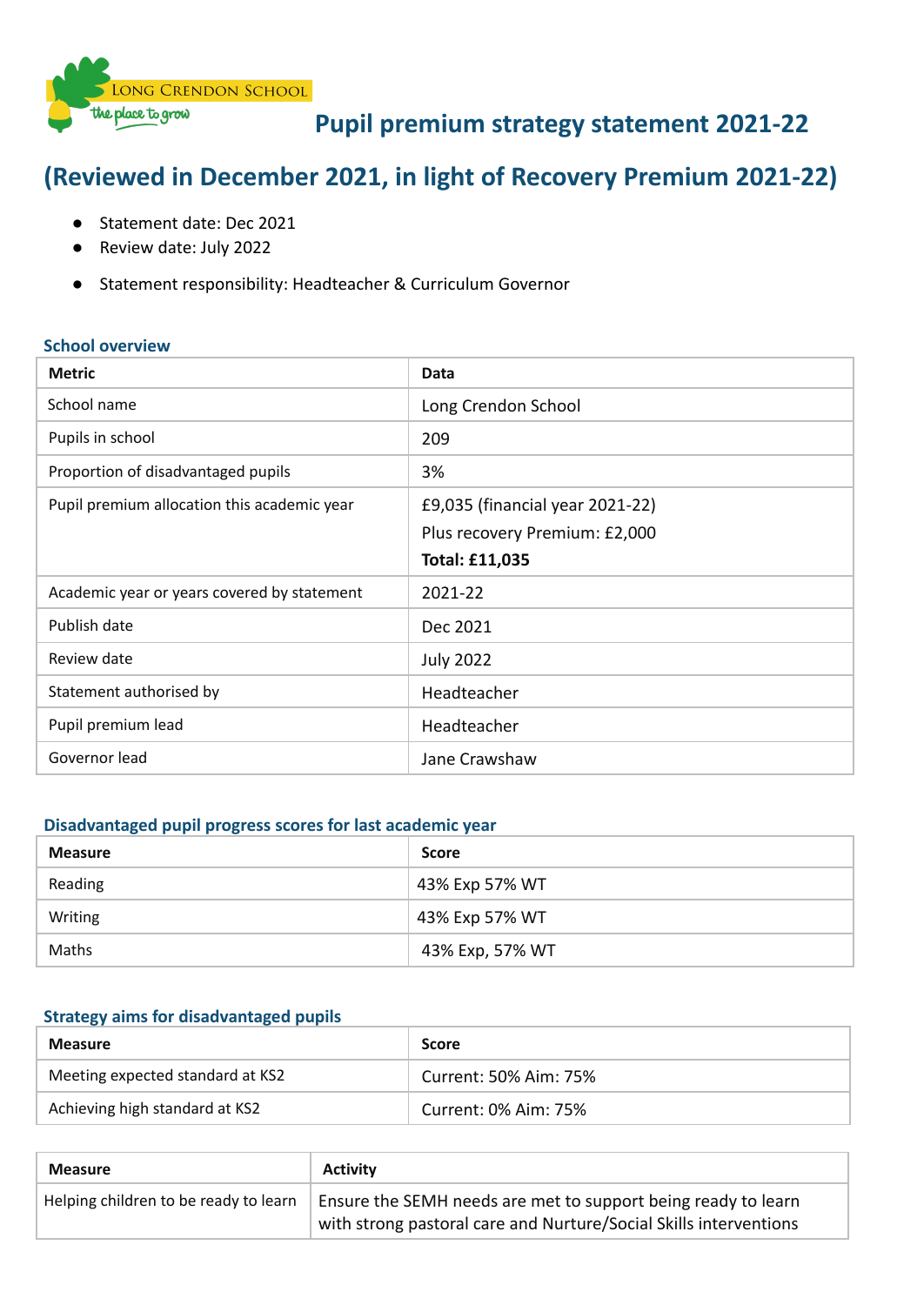|                                                                                 | Train 2 members of staff plus member of SLT on Nurture Programme<br>Train 2 members of staff to carry out social skills sessions                                                                                                                                                                                                                                                                                                                                                                                                     |
|---------------------------------------------------------------------------------|--------------------------------------------------------------------------------------------------------------------------------------------------------------------------------------------------------------------------------------------------------------------------------------------------------------------------------------------------------------------------------------------------------------------------------------------------------------------------------------------------------------------------------------|
| Raise/consolidate basic Maths and<br>Phonics/reading skills to close the<br>gap | KS1 More frequent reading with staff & volunteers, phonics<br>intervention group, Maths support group, parents encouraged to<br>support reading and phonics at home. Bug Club Phonics programme<br>subscription will provide children with e-books at home for further<br>consolidation of phonics learned in class.<br>KS2 Maths basic skills consolidation & times tables/reading more<br>frequently in school & at home<br>KS2 Staff work closely with parents to encourage consolidation of<br>times tables and reading at home. |
| Barriers to learning these priorities<br>address                                | Being ready to learn, having the tools which help focus in class,<br>having sufficient practice to consolidate and retain skills.                                                                                                                                                                                                                                                                                                                                                                                                    |
|                                                                                 | Need for further support at home by parents/guardians to help<br>pupils practice the basic skills to embed them.                                                                                                                                                                                                                                                                                                                                                                                                                     |
| Projected spending                                                              | £11,035                                                                                                                                                                                                                                                                                                                                                                                                                                                                                                                              |

## **Teaching priorities for current academic year**

| Aim                                                                                    | <b>Target</b>                                                                                                                                      | <b>Target date</b>                                                                                                                                                                                                                         |
|----------------------------------------------------------------------------------------|----------------------------------------------------------------------------------------------------------------------------------------------------|--------------------------------------------------------------------------------------------------------------------------------------------------------------------------------------------------------------------------------------------|
| Progress in Reading<br>Children to make<br>value-added progress<br>this academic year. | Teachers listen to children read with PP more frequently<br>to ensure continued progress and monitor home reading<br>frequency in reading records. |                                                                                                                                                                                                                                            |
|                                                                                        |                                                                                                                                                    | Year 2 developing guided reading provision in Spring<br>2022                                                                                                                                                                               |
|                                                                                        |                                                                                                                                                    | KS2 continue with new whole-class reading VIPERS<br>programme (initiated Spring 2021) and evaluate June<br>2022                                                                                                                            |
|                                                                                        |                                                                                                                                                    | Target date: Summer assessment week in June                                                                                                                                                                                                |
| Progress in Writing                                                                    | Children to make<br>value-added progress<br>this academic year.                                                                                    | Half-termly writing levels assessed every half-term.<br>Children's writing discussed with English Lead and next<br>steps for individuals discussed and planned into<br>sequence of lessons.<br>Target date: Summer assessment week in June |
| Progress in<br><b>Mathematics</b>                                                      | Children to make<br>value-added progress<br>this academic year.                                                                                    | KS1: Children make value-added progress in their NTS<br>Maths assessment in June<br>KS2: Times tables are learned and monitored by teacher<br>assessment regularly.                                                                        |
|                                                                                        | Children progress in<br>learning their times<br>tables, relevant to age<br>and stage.                                                              | Target date: Summer assessment week in June                                                                                                                                                                                                |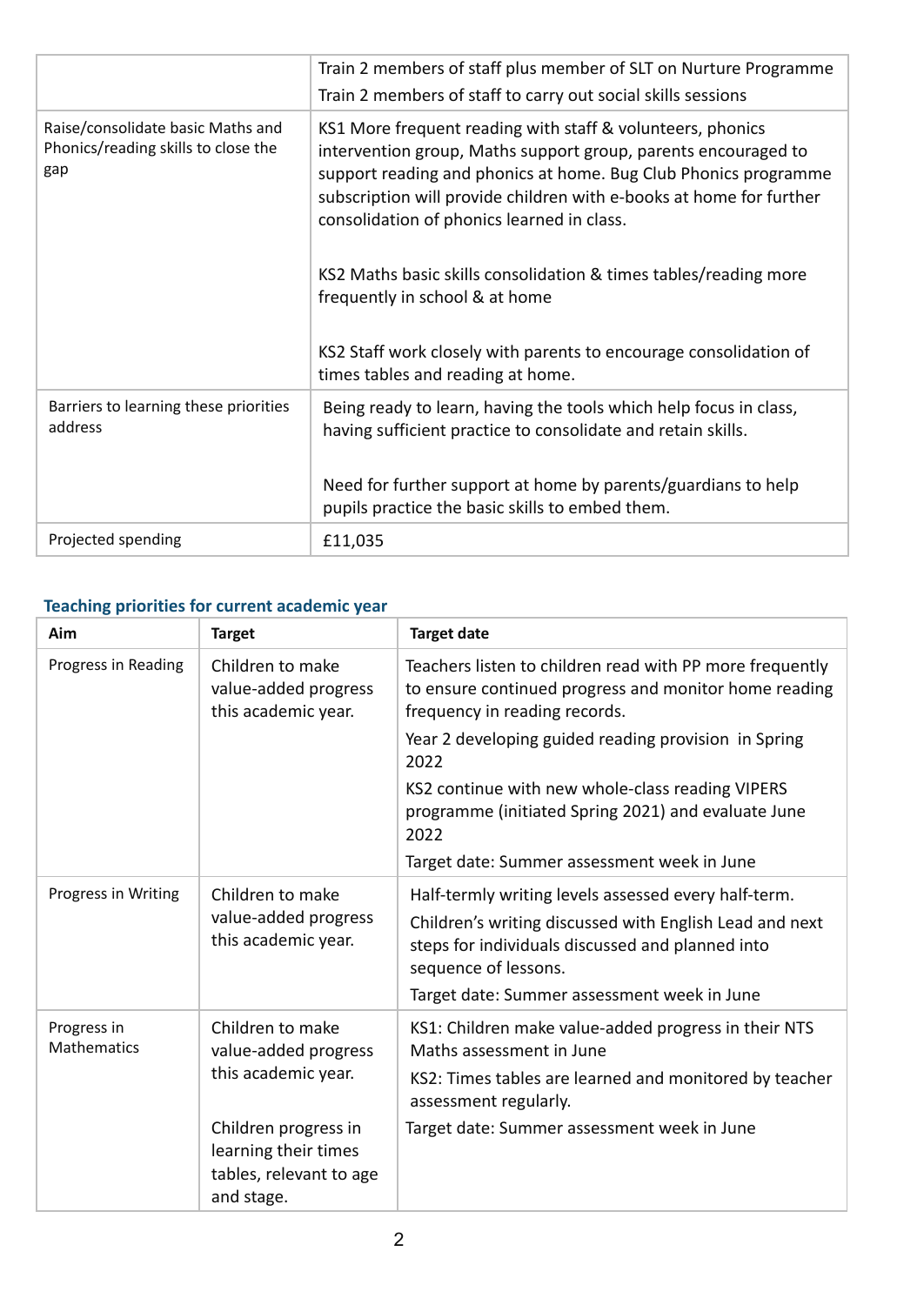| <b>Phonics</b> | New phonics<br>programme<br>commencing in January<br>2022, e-books will be<br>available for home for<br>KS1 children.<br>KS2 phonics<br>intervention group for<br>children who require<br>consolidation. | Phonics for children working below expected levels are<br>consolidated in Spring/Summer term with new phonics<br>programme intervention tools.<br>Final assessment: Summer assessment week in June |
|----------------|----------------------------------------------------------------------------------------------------------------------------------------------------------------------------------------------------------|----------------------------------------------------------------------------------------------------------------------------------------------------------------------------------------------------|
|----------------|----------------------------------------------------------------------------------------------------------------------------------------------------------------------------------------------------------|----------------------------------------------------------------------------------------------------------------------------------------------------------------------------------------------------|

Remember to focus support on disadvantaged pupils reaching the expected standard in phonics check at the end of **year 1.**

### **Targeted academic support for current academic year**

| <b>Measure</b>                                   | <b>Activity</b>                                                                                                            |
|--------------------------------------------------|----------------------------------------------------------------------------------------------------------------------------|
| Phonics & Reading                                | Bug Club - buy new scheme: teacher training, e-books and teaching<br>platform                                              |
| Maths skills                                     | Maths Shop use, times tables intervention and Maths Club                                                                   |
| Barriers to learning these priorities<br>address | Need to increase the level of parent engagement and skills of<br>parents to support with reading/phonics and Maths support |
| Projected spending                               | £8,035                                                                                                                     |

### **Wider strategies for current academic year**

| <b>Measure</b>                  | <b>Activity</b>                                                                                                                                                                                                                     |
|---------------------------------|-------------------------------------------------------------------------------------------------------------------------------------------------------------------------------------------------------------------------------------|
|                                 | Pupils with SEMH needs may not be ready to learn when they<br>arrive in the classroom every day due. This can be due to ACEs and<br>ongoing challenges. We take a holistic approach which is bespoke<br>to the needs of each child. |
|                                 | Ensure the SEMH needs are met to support being ready to learn<br>with strong pastoral care and Nurture/Social Skills interventions                                                                                                  |
|                                 | Train 2 members of staff plus member of SLT on Nurture<br>Programme                                                                                                                                                                 |
| Getting children ready to learn | Train 2 members of staff to carry out social skills sessions                                                                                                                                                                        |
|                                 | We provide strong pastoral care from teachers and TAs and wider<br>school staff. Staff share information and expertise about<br>supporting children in our half-termly Progress and Pastoral<br>Meetings.                           |
|                                 | Wellbeing Ambassadors in all year groups & Year 6 Play Leaders<br>offer peer support.                                                                                                                                               |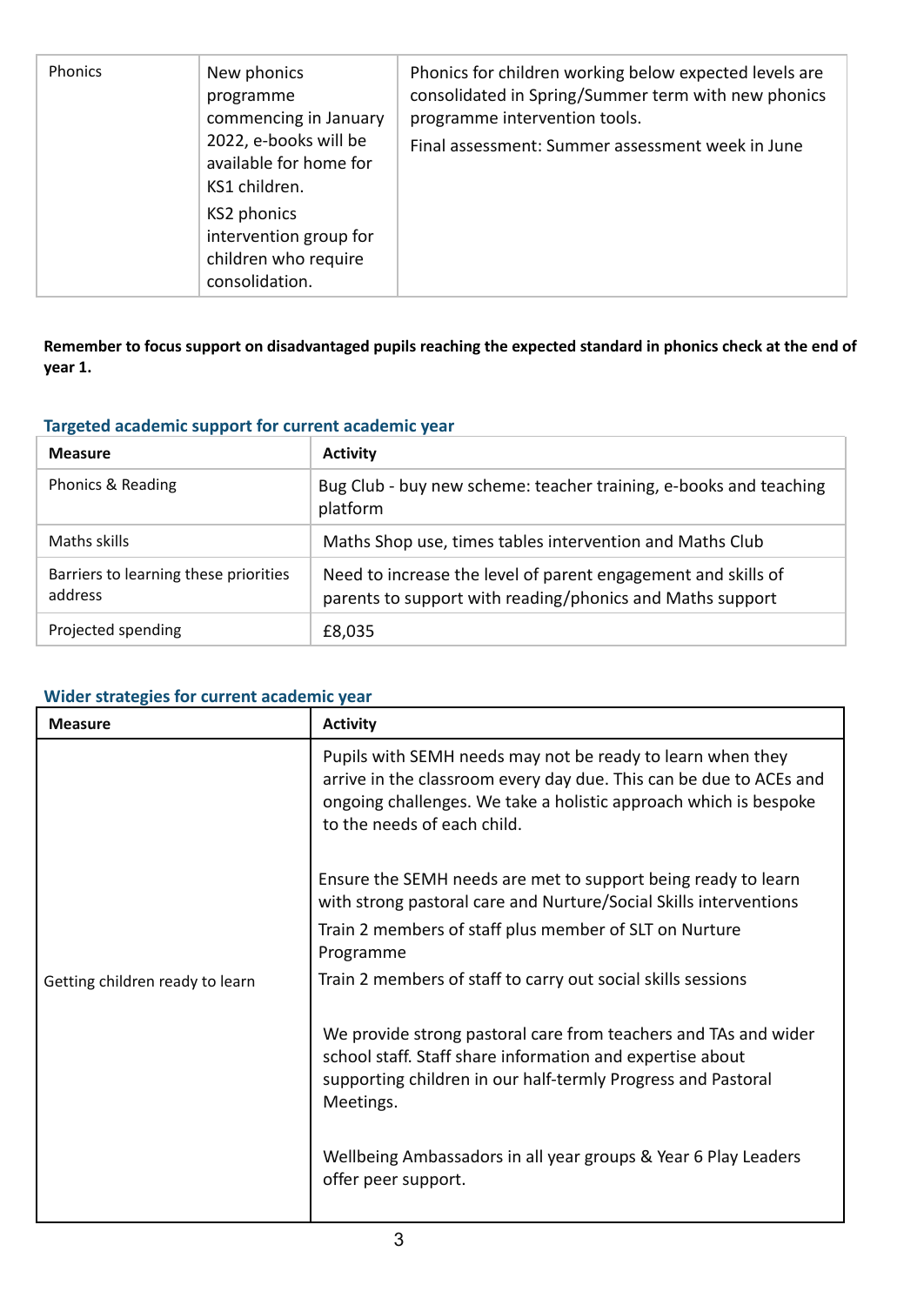|                                                  | Access to funds to subsidise music nurture lessons, school trips,<br>themed days and residential trips helps to support wellbeing,<br>boost confidence and widen pupils' horizons. |
|--------------------------------------------------|------------------------------------------------------------------------------------------------------------------------------------------------------------------------------------|
|                                                  | Attendance: Improve attendance to LA average, Deputy Head is<br>monitoring attendance figures half-termly and liaising with parents.                                               |
| Attendance                                       | Build relationships with parents and discuss attendance aims and<br>monitor closely. Proactive stance on low attendance as per<br>refreshed policy.                                |
|                                                  | Ongoing discussion with SLT, reviewing levels of attendance and<br>refreshed policy. Review policy and effectiveness Sept 2022                                                     |
| Barriers to learning these priorities<br>address | Enabling children to be ready to learn                                                                                                                                             |
| Projected spending                               | £3,000                                                                                                                                                                             |

## **Monitoring and Implementation**

| Area             | <b>Challenge</b>                                                                      | <b>Mitigating action</b>                                                                                        |
|------------------|---------------------------------------------------------------------------------------|-----------------------------------------------------------------------------------------------------------------|
| <b>Teaching</b>  | Individual children don't make<br>expected progress                                   | Regular monitoring of teaching and learning<br>by SLT, SENDCo and Governors, support<br>offered where required. |
| Targeted support | Training staff<br>Opportunity cost of the time and<br>finances spent in intervention. | Hiring new team members to increase<br>capacity for training and provision to take<br>place                     |
|                  | Training staff in Nurture Group &<br>Social Skills Group delivery                     | Nurture training aim is to complete by end of<br>the academic year 2022                                         |
| Wider strategies | Staff absence/challenge due to<br>Covid-19                                            | What can be offered will be offered by the<br>school to children, staff permitting                              |
|                  | Parental engagement doesn't<br>respond to encouragement as we<br>would hope           | Tenacious SLT will change approach and<br>change tack to respond to needs of specific<br>families               |

### **Review: last year's aims and outcomes**

| Aim              | <b>Outcome</b>                                                                                                                                                                                                                                                                                                                                                                                                                                                                                      |
|------------------|-----------------------------------------------------------------------------------------------------------------------------------------------------------------------------------------------------------------------------------------------------------------------------------------------------------------------------------------------------------------------------------------------------------------------------------------------------------------------------------------------------|
| Support catch-up | In Autumn/Spring/Summer terms KS1 additional<br>phonics and Maths and KS2 Maths, times-tables and<br>reading comprehension interventions took place. The<br>Spring lock-down and Second summer term effects of<br>Covid-19 on our pupil and staff population hampered<br>our ability to evaluate adequately the impact,<br>however, staff feedback indicated strongly that it was<br>successful in its aim of catch-up for KS2 individuals.<br>The money was used to pay for an additional half-day |